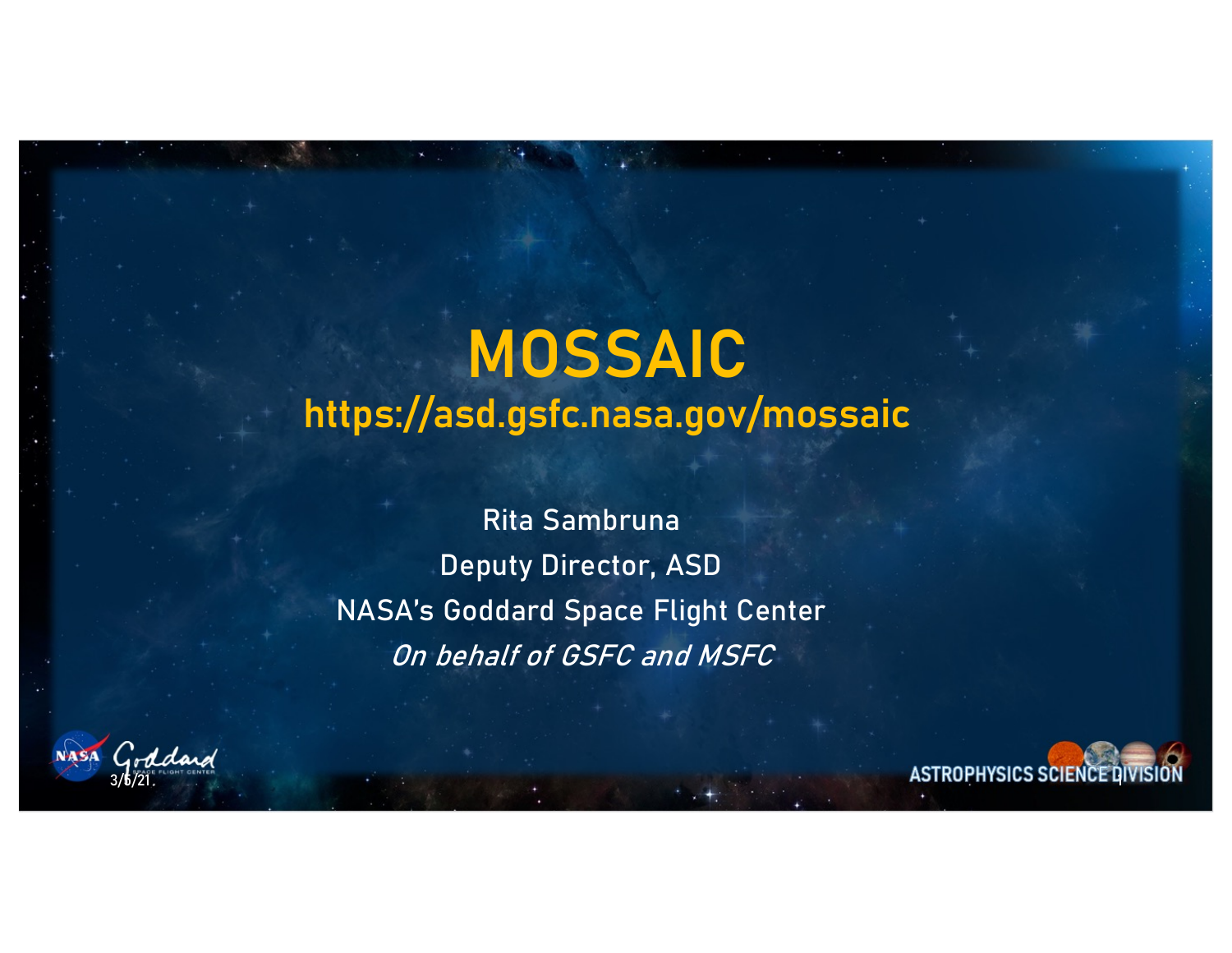### **What is MOSSAIC?**

- Multimessenger Operational Science Support and Astrophysical Information Collaboration
- Based on the 3Cs: Communicate (often and regularly), Coordinate (plan and execute together), and Collaborate (share ideas and tools)
- Primarily intended as a service to the community, to facilitate connections between ground- and space-based observers, theorists, computing and data scientists from the astronomy and physics fields.



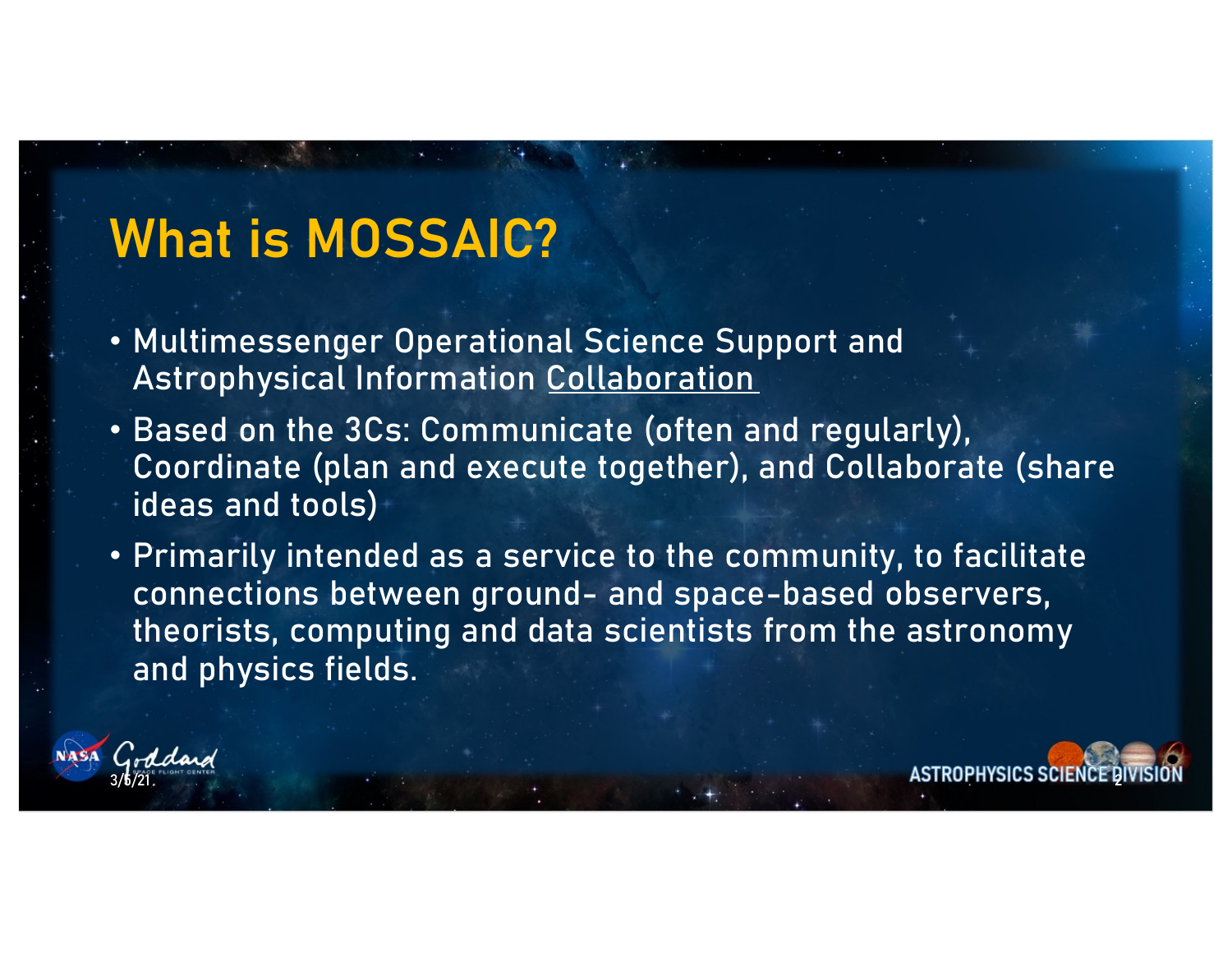## **Who is MOSSAIC?**

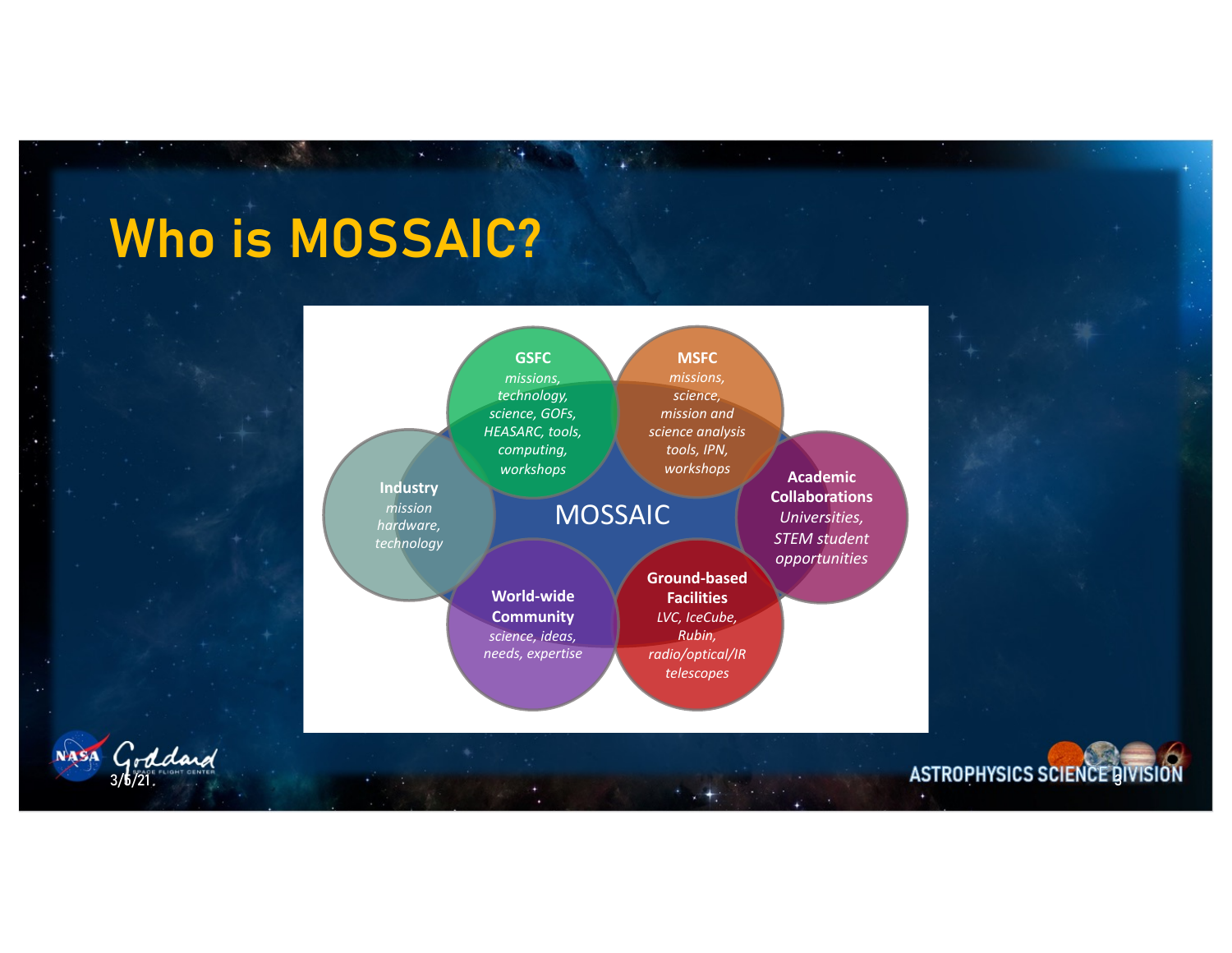### **What does MOSSAIC do?**

#### • MOSSAIC provides to the MMA/TDA community:

- Expertise in observations, data analysis, and interpretation
- Connection ground- and space-based observers for joint planning and executing
- Tools for observers and proposers for NASA missions
- Alerts (GCN, GCN modernization)
- Mission Development Support (Design Labs, STM development)
- Computing, AI/ML, and Theoretical modeling
- Mission Data Archive and analysis software (HEASARC)
- Space Communications capabilities and expertise (TDRS, DSN)
- STEM education and training
- Community Development (brainstorming sessions, workshops, internships)



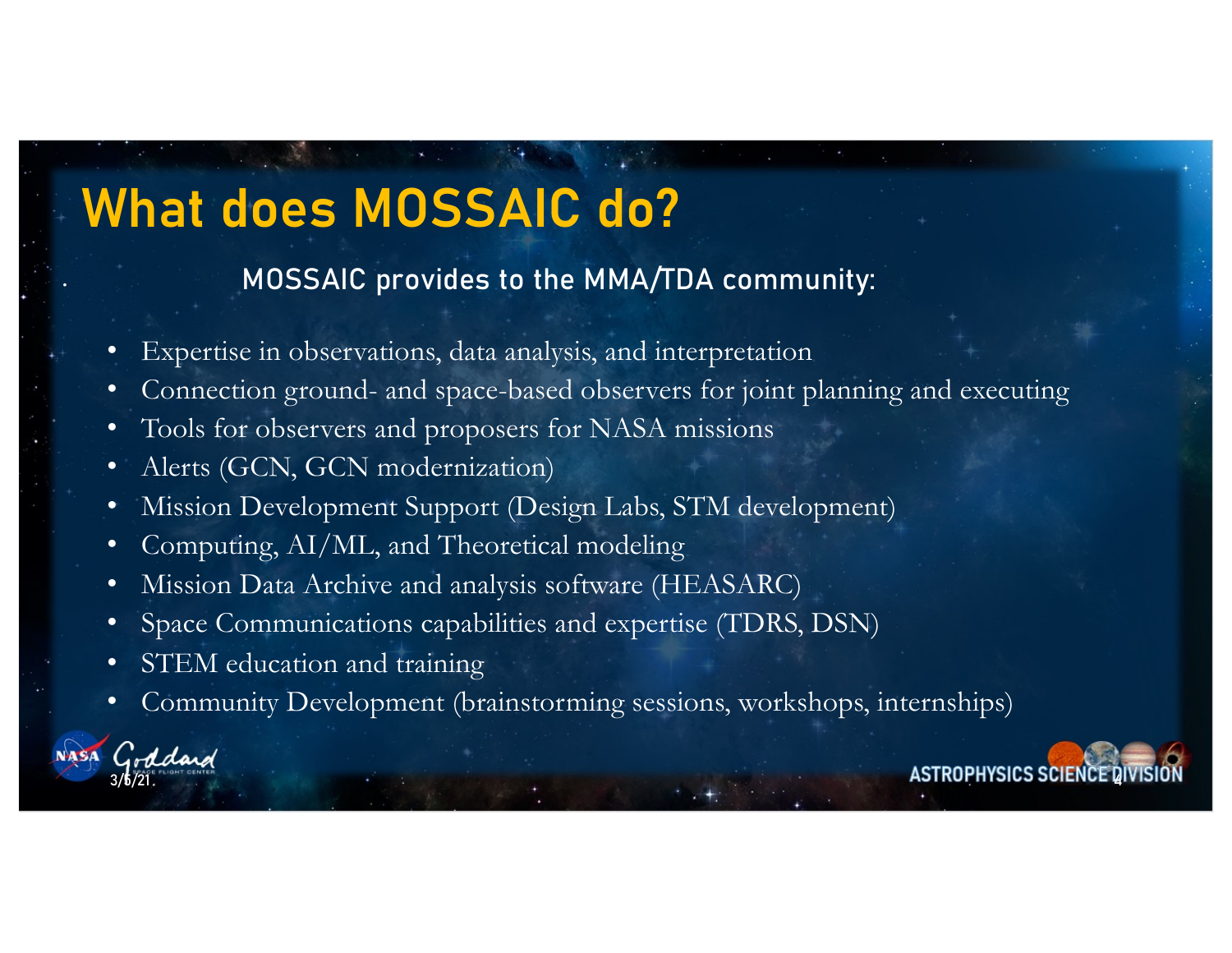### **How can YOU be involved?**

- Opportunities to provide subject matter experts (theory, observation, planning) and personnel for **all** MOSSAIC activities
- Opportunities to lead those activities that are restricted at Centers because of government regulations (i.e., hosting websites, IT limitations, talking to "prohibited" countries)
- Central role for STEM training and outreach
- Validation of MOSSAIC to the wide community
- Non-NASA sources of funding